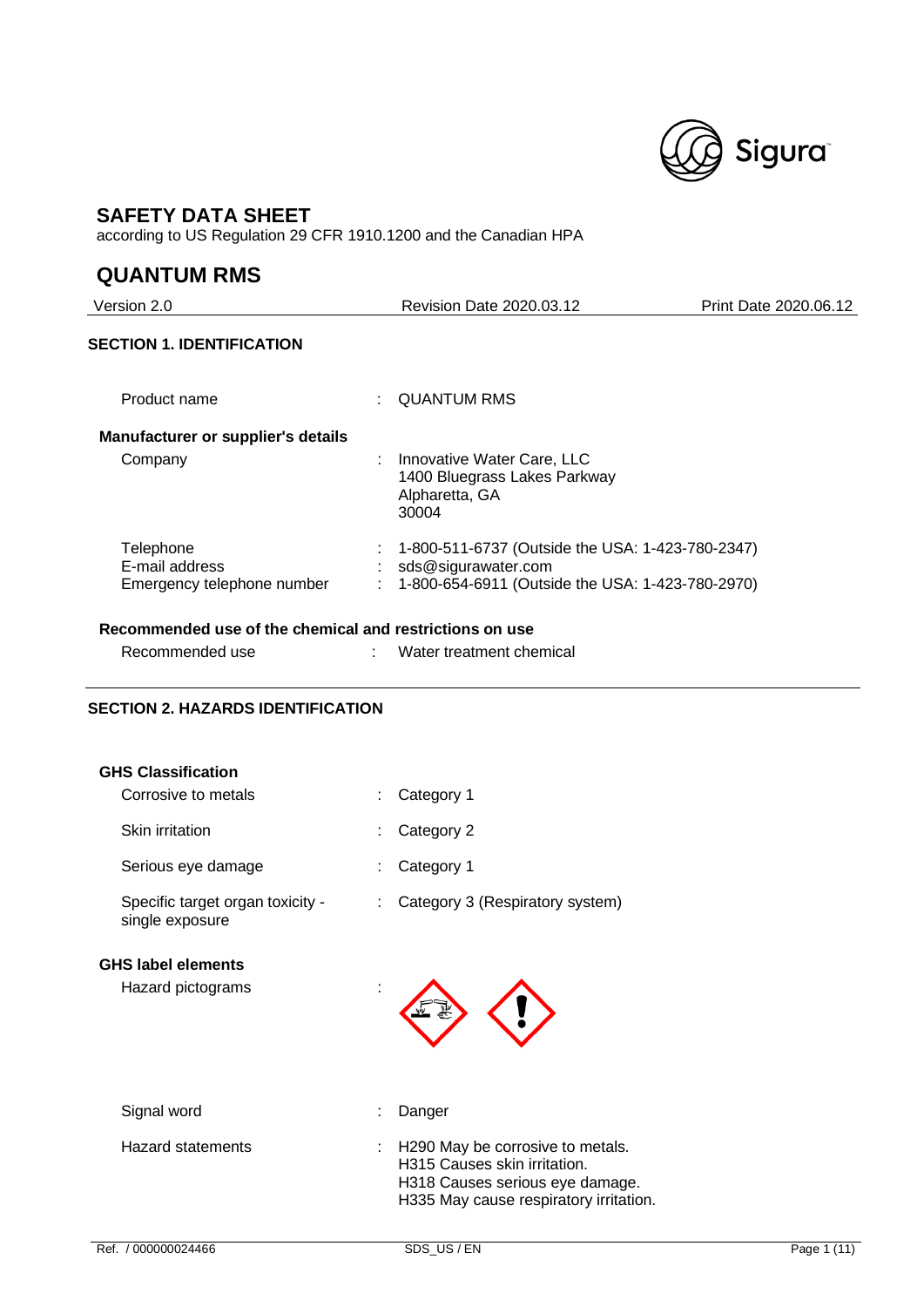

| Precautionary statements | <b>Prevention:</b><br>P234 Keep only in original container.<br>P261 Avoid breathing dust/ fume/ gas/ mist/ vapours/ spray.<br>P264 Wash skin thoroughly after handling.<br>P271 Use only outdoors or in a well-ventilated area.<br>P280 Wear eye protection/face protection.<br>P280 Wear protective gloves.<br><b>Response:</b><br>P302 + P352 IF ON SKIN: Wash with plenty of soap and water.<br>P304 + P340 + P312 IF INHALED: Remove person to fresh air<br>and keep comfortable for breathing. Call a POISON CENTER/<br>doctor if you feel unwell.<br>P305 + P351 + P338 + P310 IF IN EYES: Rinse cautiously with<br>water for several minutes. Remove contact lenses, if present and<br>easy to do. Continue rinsing. Immediately call a POISON<br>CENTER/ doctor.<br>P332 + P313 If skin irritation occurs: Get medical advice/ attention.<br>P362 Take off contaminated clothing and wash before reuse.<br>P390 Absorb spillage to prevent material damage.<br>Storage:<br>P403 + P233 Store in a well-ventilated place. Keep container tight-<br>ly closed.<br>P405 Store locked up.<br>P406 Store in corrosive resistant stainless steel container with a<br>resistant inner liner.<br>Disposal:<br>P501 Dispose of contents/ container to an approved waste dis-<br>posal plant. |
|--------------------------|---------------------------------------------------------------------------------------------------------------------------------------------------------------------------------------------------------------------------------------------------------------------------------------------------------------------------------------------------------------------------------------------------------------------------------------------------------------------------------------------------------------------------------------------------------------------------------------------------------------------------------------------------------------------------------------------------------------------------------------------------------------------------------------------------------------------------------------------------------------------------------------------------------------------------------------------------------------------------------------------------------------------------------------------------------------------------------------------------------------------------------------------------------------------------------------------------------------------------------------------------------------------------------------------|
| Other hazards            |                                                                                                                                                                                                                                                                                                                                                                                                                                                                                                                                                                                                                                                                                                                                                                                                                                                                                                                                                                                                                                                                                                                                                                                                                                                                                             |

None known.

## **SECTION 3. COMPOSITION/INFORMATION ON INGREDIENTS**

Chemical nature : Mixture

## **Hazardous components**

| Chemical name / Synonyms                   | ICAS-No.    | Concentration (% w/w) |
|--------------------------------------------|-------------|-----------------------|
| Etidronic acid                             | 2809-21-4   | $10 - 15$             |
| 2-Phosphonobutane-1,2,4-tricarboxylic acid | 137971-36-1 | 1 - 3                 |

## **SECTION 4. FIRST AID MEASURES**

| If inhaled              | : IF INHALED: Remove individual to fresh air.<br>Seek medical attention if breathing becomes difficult or if res-<br>piratory irritation develops.                                             |
|-------------------------|------------------------------------------------------------------------------------------------------------------------------------------------------------------------------------------------|
| In case of skin contact | : IF ON SKIN: Immediately flush skin with plenty of water for 15<br>minutes. If clothing comes in contact with the product, the<br>clothing should be removed immediately and laundered before |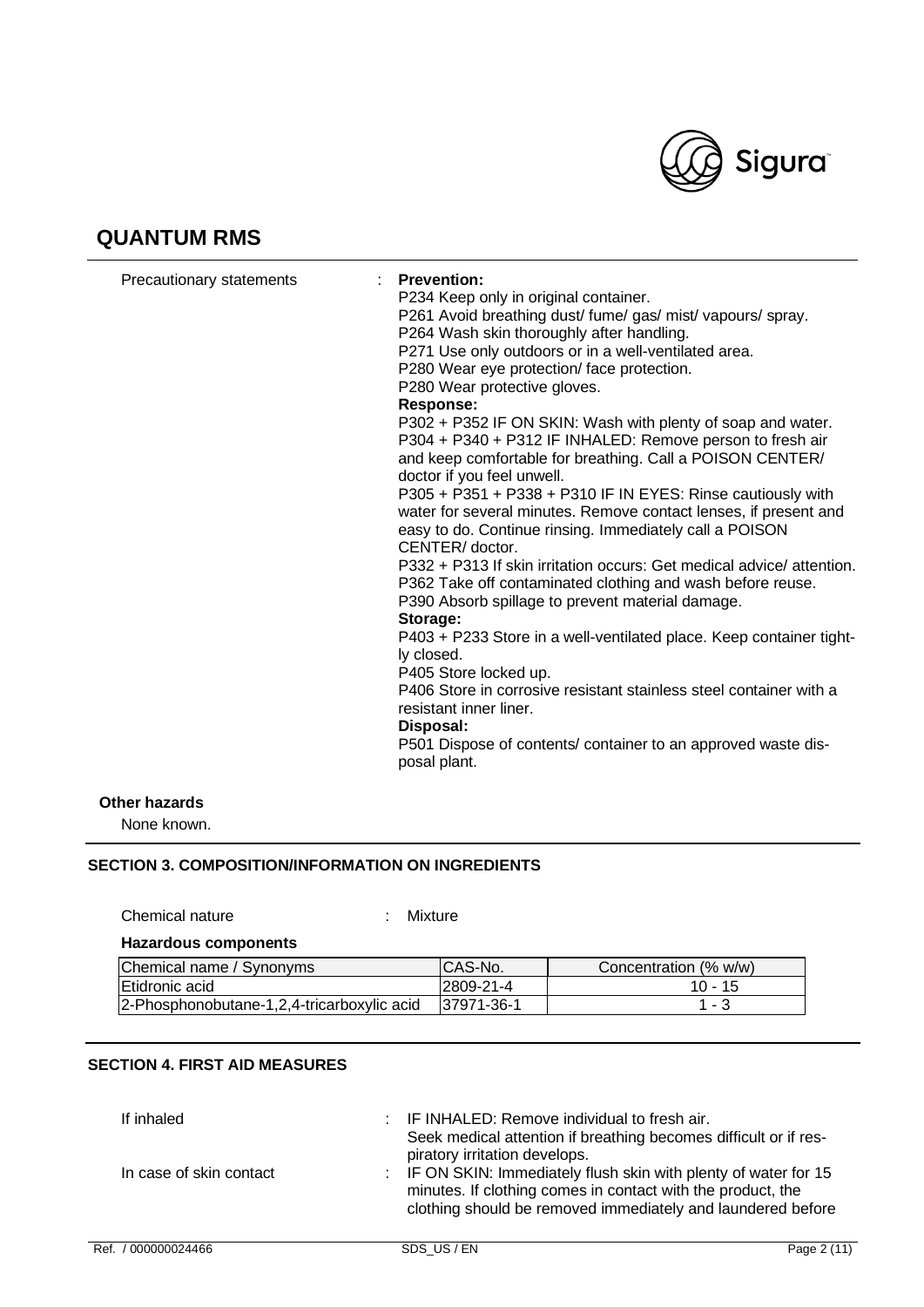

| In case of eye contact                                           | re-use. Seek medical attention if irritation develops.<br>: IF IN EYES: Immediately flush eyes with plenty of water for at<br>least 15 minutes.                                                                   |
|------------------------------------------------------------------|-------------------------------------------------------------------------------------------------------------------------------------------------------------------------------------------------------------------|
| If swallowed                                                     | Seek medical attention immediately.<br>: IF SWALLOWED: Call a physician immediately. DO NOT<br>induce vomiting unless directed to do so by a physician. Never<br>give anything by mouth to an unconscious person. |
| Most important symptoms and ef-<br>fects, both acute and delayed | None known.                                                                                                                                                                                                       |

### **SECTION 5. FIREFIGHTING MEASURES**

| Suitable extinguishing media         |    | Choose extinguishing media suitable for surrounding materi-<br>als.                                                                                                                           |
|--------------------------------------|----|-----------------------------------------------------------------------------------------------------------------------------------------------------------------------------------------------|
| Specific hazards during firefighting | ÷. | This material is not expected to burn unless all the water is<br>boiled away. The remaining compounds may be ignitable.                                                                       |
| Further information                  |    | In case of fire, use normal fire-fighting equipment and the<br>personal protective equipment recommended in Section 8 to<br>include a NIOSH approved self-contained breathing appa-<br>ratus. |

## **SECTION 6. ACCIDENTAL RELEASE MEASURES**

| Personal precautions, protective<br>equipment and emergency proce-<br>dures | Use the personal protective equipment recommended in Sec-<br>tion 8 and a NIOSH approved self-contained breathing appa-<br>ratus.<br>Stop source of spill as soon as possible and notify appropriate<br>personnel.<br>Utilize emergency response personal protection equipment<br>prior to the start of any response.<br>Evacuate all non-essential personnel.<br>For disposal considerations see section 13. |
|-----------------------------------------------------------------------------|---------------------------------------------------------------------------------------------------------------------------------------------------------------------------------------------------------------------------------------------------------------------------------------------------------------------------------------------------------------------------------------------------------------|
| Environmental precautions                                                   | If the product contaminates rivers and lakes or drains inform<br>respective authorities.                                                                                                                                                                                                                                                                                                                      |
| Methods and materials for contain-<br>ment and cleaning up                  | Contain spillage, and then collect with non-combustible ab-<br>sorbent material, (e.g. sand, earth, diatomaceous earth, ver-<br>miculite) and place in container for disposal according to local<br>/ national regulations (see section 13).<br>Do not flush into surface water or sanitary sewer system.                                                                                                     |

## **SECTION 7. HANDLING AND STORAGE**

| Advice on safe handling     | : Do not take internally. Avoid contact with skin, eyes and cloth-<br>ing. Upon contact with skin or eyes, wash off with water.<br>Avoid breathing mist or vapor. |             |
|-----------------------------|-------------------------------------------------------------------------------------------------------------------------------------------------------------------|-------------|
| Conditions for safe storage | : Store in a cool dry ventilated location, away from sources of                                                                                                   |             |
| Ref. / 000000024466         | SDS US/EN                                                                                                                                                         | Page 3 (11) |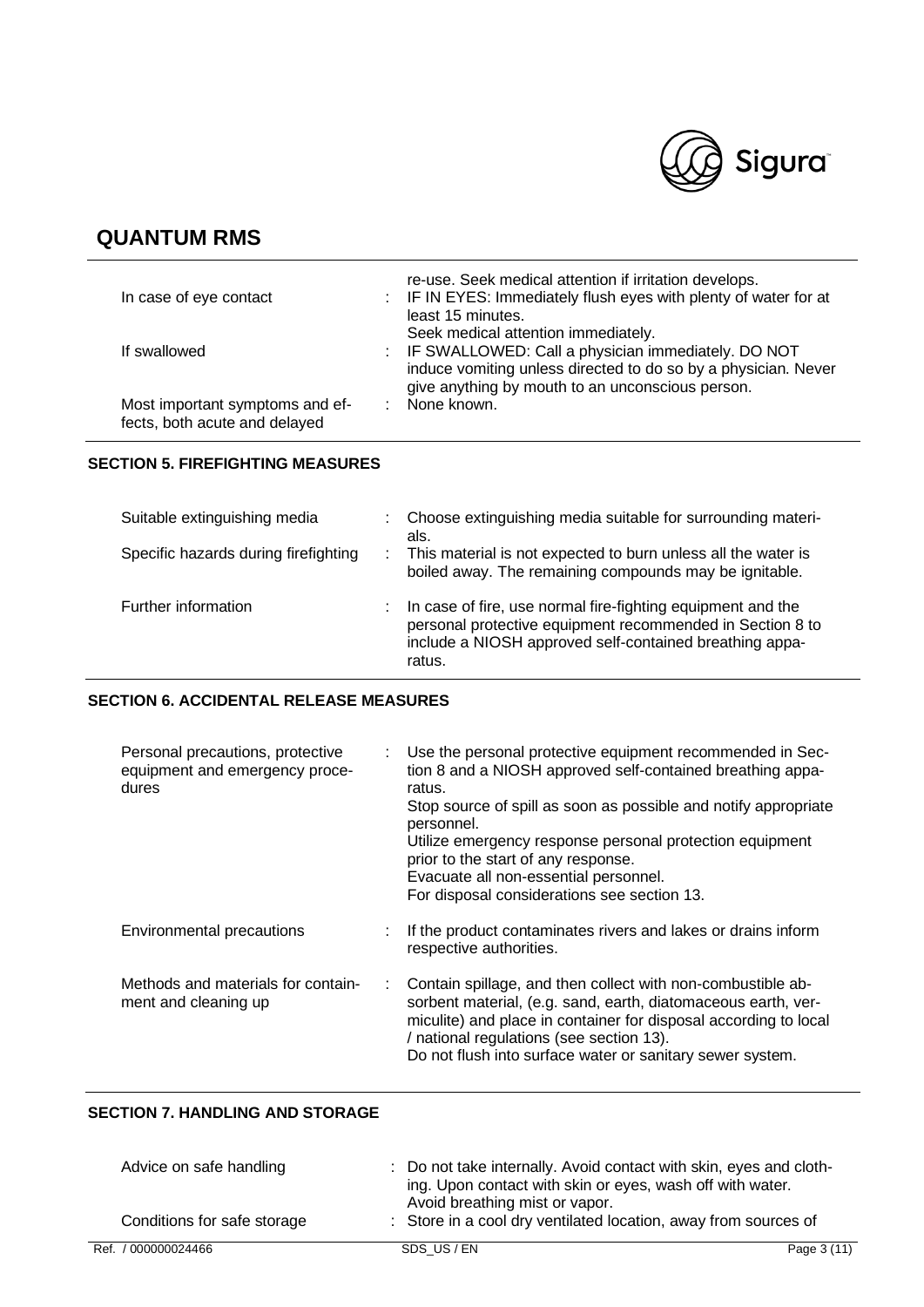

|                    | ignition or other incompatible conditions and chemicals. Keep<br>container(s) closed. |
|--------------------|---------------------------------------------------------------------------------------|
|                    | Avoid freezing.                                                                       |
| Materials to avoid | : Refer to Section 10, "Incompatible Materials."                                      |

## **SECTION 8. EXPOSURE CONTROLS/PERSONAL PROTECTION**

| Components                                                                          | CAS-No.                                                                                                                                                                                                                                                                                                                                                                                                                        | Value type<br>(Form of<br>exposure)                                    | Control parame-<br>ters / Permissi-<br>ble concentra-<br>tion                                           | <b>Basis</b> |
|-------------------------------------------------------------------------------------|--------------------------------------------------------------------------------------------------------------------------------------------------------------------------------------------------------------------------------------------------------------------------------------------------------------------------------------------------------------------------------------------------------------------------------|------------------------------------------------------------------------|---------------------------------------------------------------------------------------------------------|--------------|
| 2-Phosphonobutane-1,2,4-                                                            | 37971-36-1                                                                                                                                                                                                                                                                                                                                                                                                                     | TWA (Aero-                                                             | 10 mg/m3                                                                                                | <b>WEEL</b>  |
| tricarboxylic acid                                                                  |                                                                                                                                                                                                                                                                                                                                                                                                                                | sols)                                                                  | (as PBTC)                                                                                               |              |
| <b>Engineering measures</b>                                                         | Local exhaust ventilation or other engineering controls are<br>normally required when handling or using this product to<br>keep airborne exposures below the TLV, PEL or other rec-<br>ommended exposure limit.                                                                                                                                                                                                                |                                                                        |                                                                                                         |              |
| Personal protective equipment                                                       |                                                                                                                                                                                                                                                                                                                                                                                                                                |                                                                        |                                                                                                         |              |
| Respiratory protection                                                              | Wear a NIOSH approved respirator if levels above the expo-<br>sure limits are possible.<br>A NIOSH approved full-face or half-face respirator in combi-<br>nation with chemical goggles.<br>A NIOSH approved air purifying respirator with P100 filter. Air<br>purifying respirators should not be used in oxygen deficient or<br>IDLH atmospheres or if exposure concentrations exceed ten<br>(10) times the published limit. |                                                                        |                                                                                                         |              |
| Hand protection                                                                     |                                                                                                                                                                                                                                                                                                                                                                                                                                |                                                                        |                                                                                                         |              |
| <b>Remarks</b><br>Eye protection<br>Skin and body protection<br>Protective measures | Impervious                                                                                                                                                                                                                                                                                                                                                                                                                     | Use chemical goggles and a faceshield.<br>to the workstation location. | Avoid contact with skin. Impervious gloves<br>Ensure that eyewash stations and safety showers are close |              |

## **Components with workplace control parameters**

## **SECTION 9. PHYSICAL AND CHEMICAL PROPERTIES**

| Appearance                   | liquid                  |             |
|------------------------------|-------------------------|-------------|
| Colour                       | no data available       |             |
| Odour                        | no data available       |             |
| Odour Threshold              | no data available       |             |
| pH                           | $: 1.0 - 3.0$           |             |
| Melting point/freezing point | no data available       |             |
| Boiling point/boiling range  | : $215.1 °F / 101.7 °C$ |             |
| Ref. / 000000024466          | SDS US/EN               | Page 4 (11) |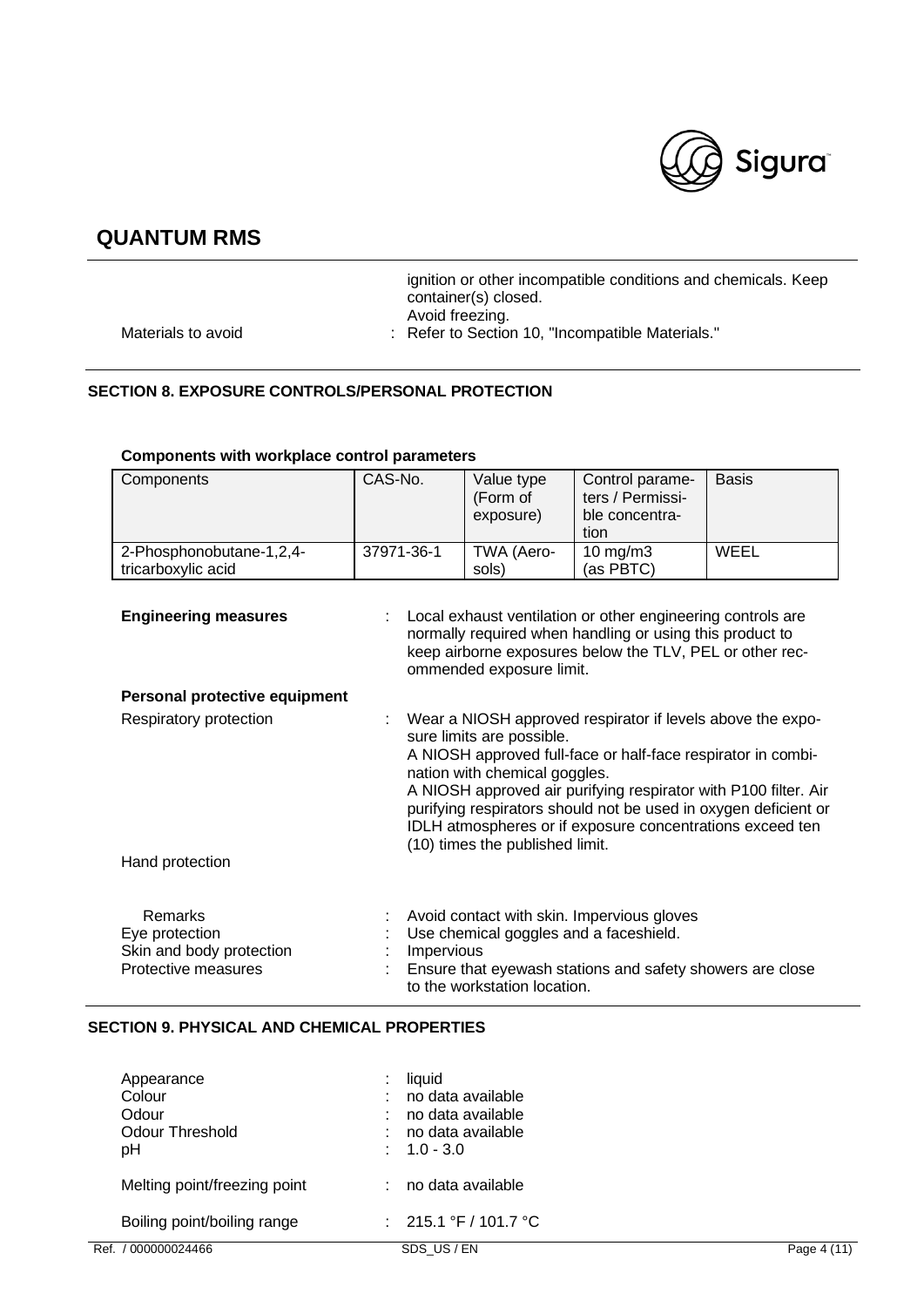

| Flash point<br>Evaporation rate                                                                      |   | no data available<br>no data available                                           |
|------------------------------------------------------------------------------------------------------|---|----------------------------------------------------------------------------------|
| Flammability (solid, gas)                                                                            |   | Product is not known to be flammable, combustible, pyrophor-<br>ic or explosive. |
| Flammability (liquids)<br>Upper explosion limit                                                      |   | no data available<br>no data available                                           |
| Lower explosion limit                                                                                |   | no data available                                                                |
| Vapour pressure                                                                                      | ÷ | no data available                                                                |
| Relative vapour density                                                                              |   | no data available                                                                |
| Relative density                                                                                     |   | 1.1 - 1.3 (68 °F / 20 °C)                                                        |
| Density                                                                                              |   | Not applicable                                                                   |
| <b>Bulk density</b>                                                                                  |   | no data available                                                                |
| Water solubility                                                                                     |   | soluble in cold water                                                            |
| Partition coefficient: n-octanol/water                                                               |   | Not applicable                                                                   |
| Auto-ignition temperature<br>Decomposition temperature<br>Viscosity, dynamic<br>Viscosity, kinematic |   | no data available<br>no data available<br>no data available<br>no data available |

## **SECTION 10. STABILITY AND REACTIVITY**

| Possibility of hazardous reactions |    | Stable under normal conditions.                                                                                           |
|------------------------------------|----|---------------------------------------------------------------------------------------------------------------------------|
| Conditions to avoid                |    | Sparks, open flame, other ignition sources, and elevated tem-<br>peratures.<br>Avoid freezing.                            |
| Incompatible materials             |    | Strong oxidizing agents<br><b>Bases</b><br>Metals                                                                         |
| Hazardous decomposition products   | ÷. | Nitrogen oxides (NOx)<br>Phosphines may form after all water has been removed.<br>Carbon dioxide (CO2)<br>Carbon monoxide |

## **SECTION 11. TOXICOLOGICAL INFORMATION**

Information on likely routes of expo-: Inhalation, skin, eyes, ingestionsure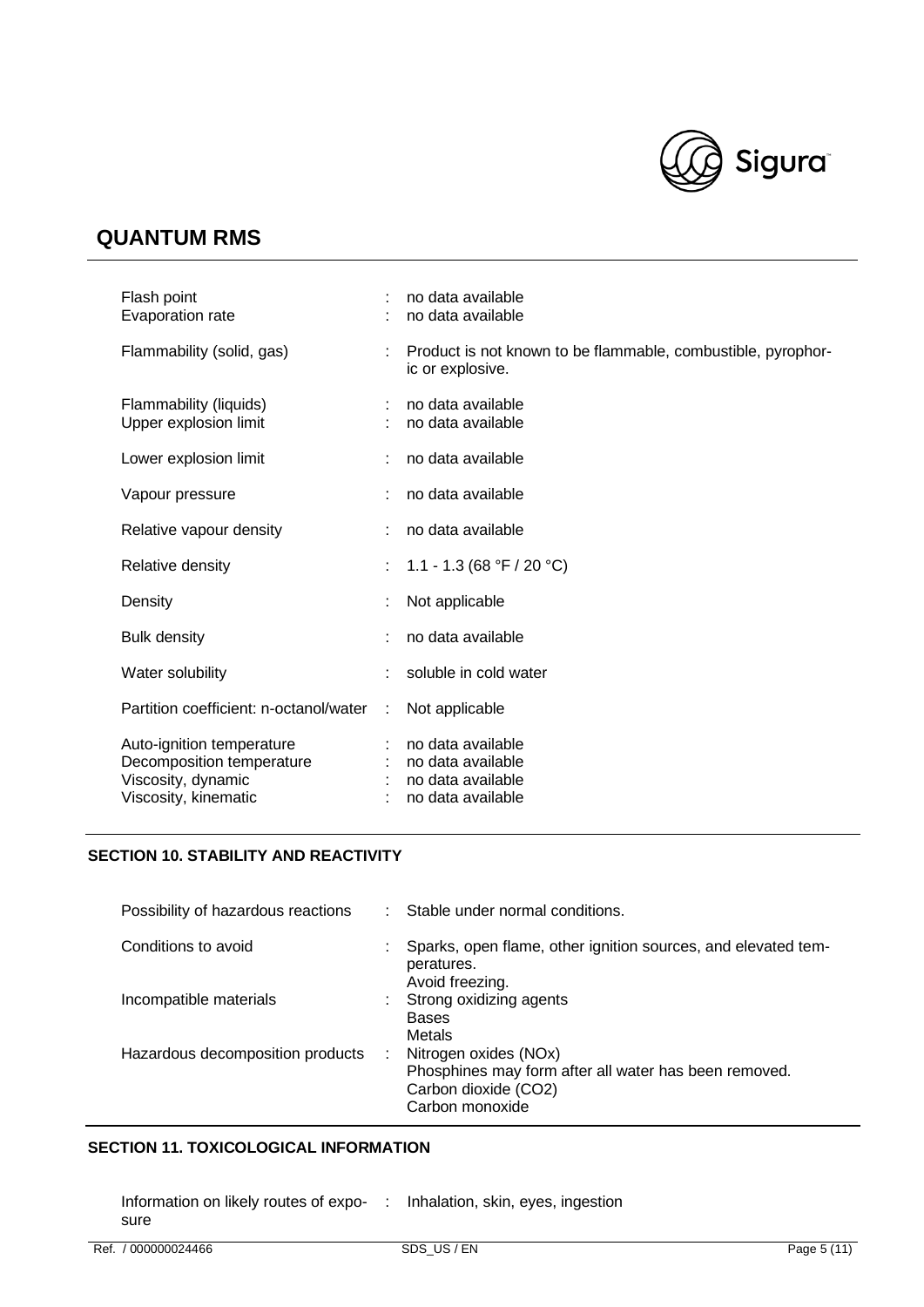

| <b>Acute toxicity</b>                                 |    |                                                                                                                                                                              |
|-------------------------------------------------------|----|------------------------------------------------------------------------------------------------------------------------------------------------------------------------------|
| Acute oral toxicity                                   | t. | LD50 (Rat): Believed to be $> 9,000$ mg/kg                                                                                                                                   |
| Acute dermal toxicity                                 | t. | LD50 (Rabbit): Believed to be $>$ 4,000 mg/kg                                                                                                                                |
| Acute toxicity (other routes of admin-:<br>istration) |    | Remarks: This product is corrosive to the eyes, moderately<br>irritating to the skin and upon inhalation, may cause irritation<br>to mucous membranes and respiratory tract. |

## **Skin corrosion/irritation**

Remarks: Expected to be irritating

## **Serious eye damage/eye irritation**

Remarks: May cause irreversible eye damage.

### **Respiratory or skin sensitisation**

Remarks: This material is not known or reported to be a skin or respiratory sensitizer. The active ingredient in this product tested negative for skin sensitization in laboratory animals.

#### **Carcinogenicity**

| <b>IARC</b>                | No component of this product present at levels greater than or<br>equal to 0.1% is identified as probable, possible or confirmed<br>human carcinogen by IARC. |
|----------------------------|---------------------------------------------------------------------------------------------------------------------------------------------------------------|
| <b>OSHA</b>                | No component of this product present at levels greater than or<br>equal to 0.1% is on OSHA#s list of regulated carcinogens.                                   |
| <b>NTP</b>                 | No component of this product present at levels greater than or<br>equal to 0.1% is identified as a known or anticipated carcino-<br>gen by NTP.               |
| <b>ACGIH</b>               | No component of this product present at levels greater than or<br>equal to 0.1% is identified as a carcinogen or potential carcin-<br>ogen by ACGIH.          |
| <b>Further information</b> |                                                                                                                                                               |
| Remarks: no data available |                                                                                                                                                               |

#### **SECTION 12. ECOLOGICAL INFORMATION**

## **Ecotoxicity**

no data available

# **Persistence and degradability**

no data available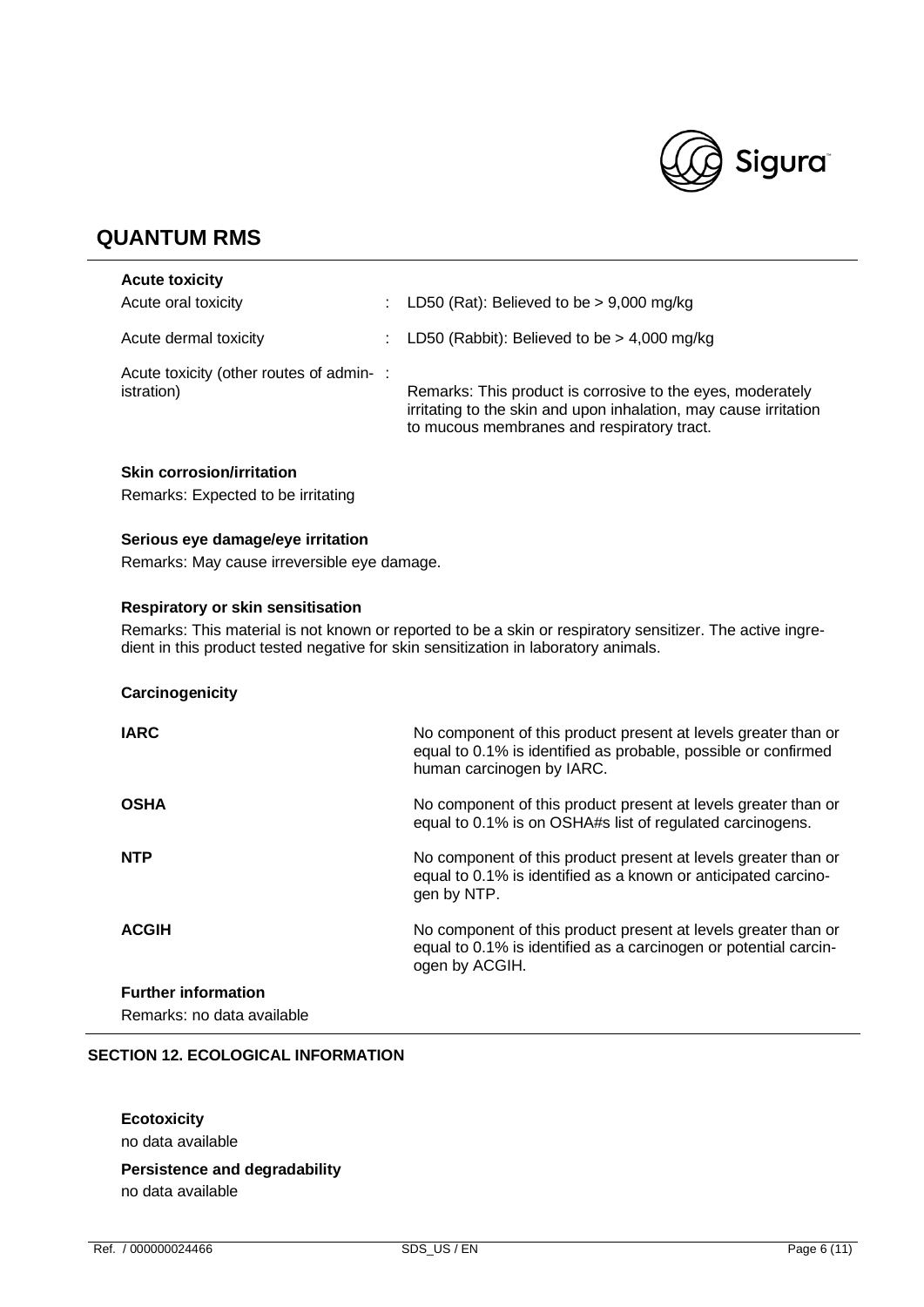

| <b>Bioaccumulative potential</b><br>no data available |                                                                                                                                                                                                                                                                                                               |
|-------------------------------------------------------|---------------------------------------------------------------------------------------------------------------------------------------------------------------------------------------------------------------------------------------------------------------------------------------------------------------|
| <b>Mobility in soil</b><br>no data available          |                                                                                                                                                                                                                                                                                                               |
| Other adverse effects                                 |                                                                                                                                                                                                                                                                                                               |
| Ozone-Depletion Potential                             | Regulation: US. EPA Clean Air Act (CAA) Section 602 Ozone-<br>Depleting Substances (40 CFR 82, Subpt. A, App A & B)<br>Remarks: This product neither contains, nor was manufac-<br>tured with a Class I or Class II ODS as defined by the U.S.<br>Clean Air Act Section 602 (40 CFR 82, Subpt. A, App.A + B). |
| Additional ecological information                     | Practically non-toxic to fish and other aquatic organisms.                                                                                                                                                                                                                                                    |

## **SECTION 13. DISPOSAL CONSIDERATIONS**

| <b>Disposal methods</b> |                                                                                                                                                                                                                                                                                                |
|-------------------------|------------------------------------------------------------------------------------------------------------------------------------------------------------------------------------------------------------------------------------------------------------------------------------------------|
| Waste from residues     | : If this product becomes a waste, it will be a hazardous waste<br>which is subject to the Land Disposal restrictions under 40<br>CFR 268 and must be managed accordingly.<br>As a hazardous liquid waste it must be disposed of in accord-<br>ance with local, state and federal regulations. |

## **SECTION 14. TRANSPORT INFORMATION**

## **DOT**

| UN number<br>Proper shipping name                                             | : 3265<br>: Corrosive liquid, acidic, organic, n.o.s.<br>(1-Hydroxyethylidene-1,1-diphosphonic acid) |
|-------------------------------------------------------------------------------|------------------------------------------------------------------------------------------------------|
| <b>Transport hazard class</b><br>Packing group<br>Labels                      | : 8<br>: III<br>: 8                                                                                  |
| <b>Emergency Response Guidebook</b><br>Number<br><b>Environmental hazards</b> | : 153<br>no                                                                                          |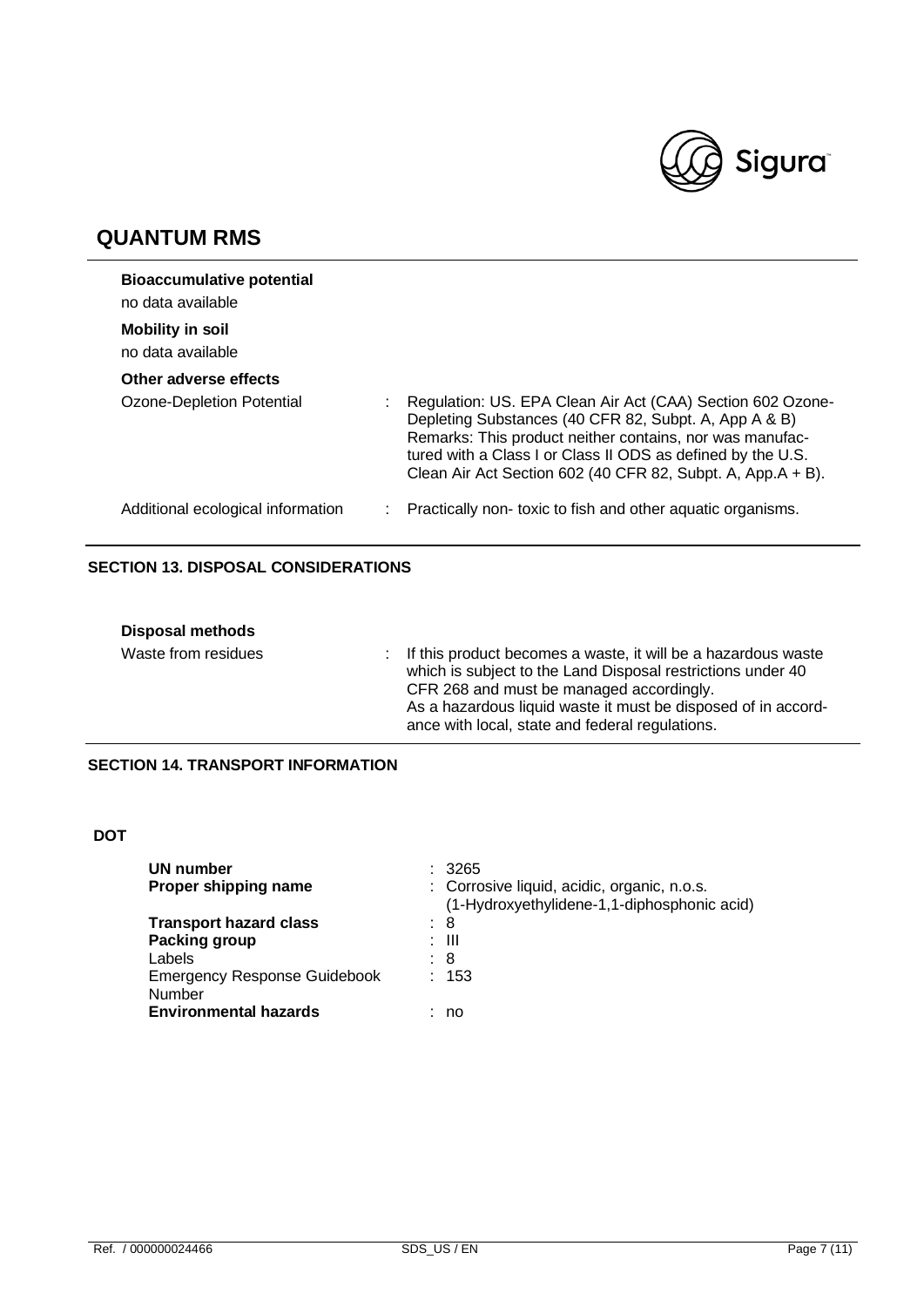

## **TDG**

|             | <b>UN number</b><br>Proper shipping name<br><b>Transport hazard class</b><br><b>Packing group</b><br>Labels<br><b>Environmental hazards</b> | 3265<br>: CORROSIVE LIQUID, ACIDIC, ORGANIC, N.O.S.<br>(1-Hydroxyethylidene-1,1-diphosphonic acid)<br>8<br>$:$ $\mathbb{H}$<br>: 8<br>: no |
|-------------|---------------------------------------------------------------------------------------------------------------------------------------------|--------------------------------------------------------------------------------------------------------------------------------------------|
| <b>IATA</b> |                                                                                                                                             |                                                                                                                                            |
|             | <b>UN number</b><br>Proper shipping name                                                                                                    | 3265<br>: Corrosive liquid, acidic, organic, n.o.s.<br>(1-Hydroxyethylidene-1,1-diphosphonic acid)                                         |
|             | <b>Transport hazard class</b><br>Packing group<br>Labels                                                                                    | 8<br>$:$ $\mathbb{H}$<br>8                                                                                                                 |
|             | <b>Environmental hazards</b>                                                                                                                | : no                                                                                                                                       |
| <b>IMDG</b> |                                                                                                                                             |                                                                                                                                            |
|             | <b>UN number</b><br>Proper shipping name                                                                                                    | : 3265<br>: Corrosive liquid, acidic, organic, n.o.s.<br>(1-Hydroxyethylidene-1,1-diphosphonic acid)                                       |
|             | <b>Transport hazard class</b><br>Packing group<br>Labels                                                                                    | 8<br>$\mathbf{III}$<br>8                                                                                                                   |
|             | EmS Number 1<br>EmS Number 2<br><b>Environmental hazards</b>                                                                                | $: F-A$<br>$: S-B$<br>Marine pollutant: no                                                                                                 |
| <b>ADR</b>  |                                                                                                                                             |                                                                                                                                            |
|             | UN number<br>Proper shipping name                                                                                                           | 3265<br>CORROSIVE LIQUID, ACIDIC, ORGANIC, N.O.S.<br>(1-Hydroxyethylidene-1,1-diphosphonic acid)                                           |
|             | <b>Transport hazard class</b><br><b>Packing group</b><br><b>Classification Code</b>                                                         | 8<br>$\  \ $<br>C <sub>3</sub>                                                                                                             |

Hazard Identification Number : 80<br>Labels : 8 Labels : 8

**Environmental hazards**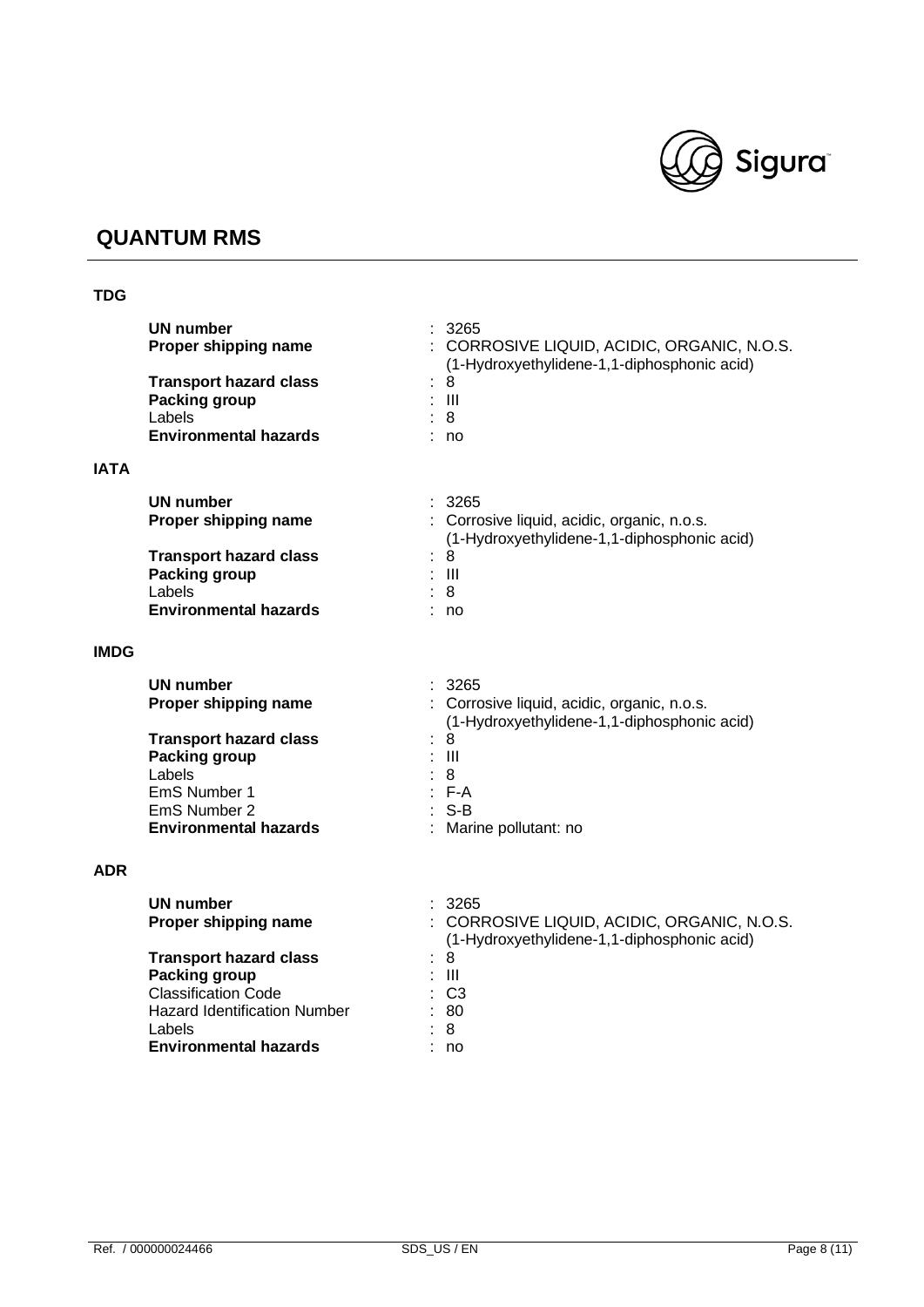

### **RID**

| <b>UN number</b><br>Proper shipping name                                         |   | : 3265<br>: CORROSIVE LIQUID, ACIDIC, ORGANIC, N.O.S.<br>(1-Hydroxyethylidene-1,1-diphosphonic acid) |
|----------------------------------------------------------------------------------|---|------------------------------------------------------------------------------------------------------|
| <b>Transport hazard class</b>                                                    | ÷ | 8                                                                                                    |
| Packing group                                                                    |   | : III                                                                                                |
| <b>Classification Code</b>                                                       |   | $\therefore$ C3                                                                                      |
| Hazard Identification Number                                                     |   | : 80                                                                                                 |
| Labels                                                                           |   | : 8                                                                                                  |
| <b>Environmental hazards</b>                                                     |   | : no                                                                                                 |
| <b>Special precautions for user</b>                                              |   | : none                                                                                               |
| Transport in bulk according to An-<br>nex II of MARPOL 73/78 and the IBC<br>Code |   | $:$ Not applicable                                                                                   |

## **SECTION 15. REGULATORY INFORMATION**

#### **EPCRA - Emergency Planning and Community Right-to-Know Act**

#### **CERCLA Reportable Quantity**

This material does not contain any components with a CERCLA RQ.

#### **SARA 304 Extremely Hazardous Substances Reportable Quantity**

This material does not contain any components with a section 304 EHS RQ.

### **SARA 311/312 Hazards**

See above: SECTION 2. Hazard Identification-GHS Classification

### **SARA 313**

This material does not contain any chemical components with known CAS numbers that exceed the threshold (De Minimis) reporting levels established by SARA Title III, Section 313.

### **Clean Air Act**

This product neither contains, nor was manufactured with a Class I or Class II ODS as defined by the U.S. Clean Air Act Section 602 (40 CFR 82, Subpt. A, App.A + B).

This product does not contain any hazardous air pollutants (HAP), as defined by the U.S. Clean Air Act Section 112 (40 CFR 61).

This product does not contain any chemicals listed under the U.S. Clean Air Act Section 112(r) for Accidental Release Prevention (40 CFR 68.130, Subpart F).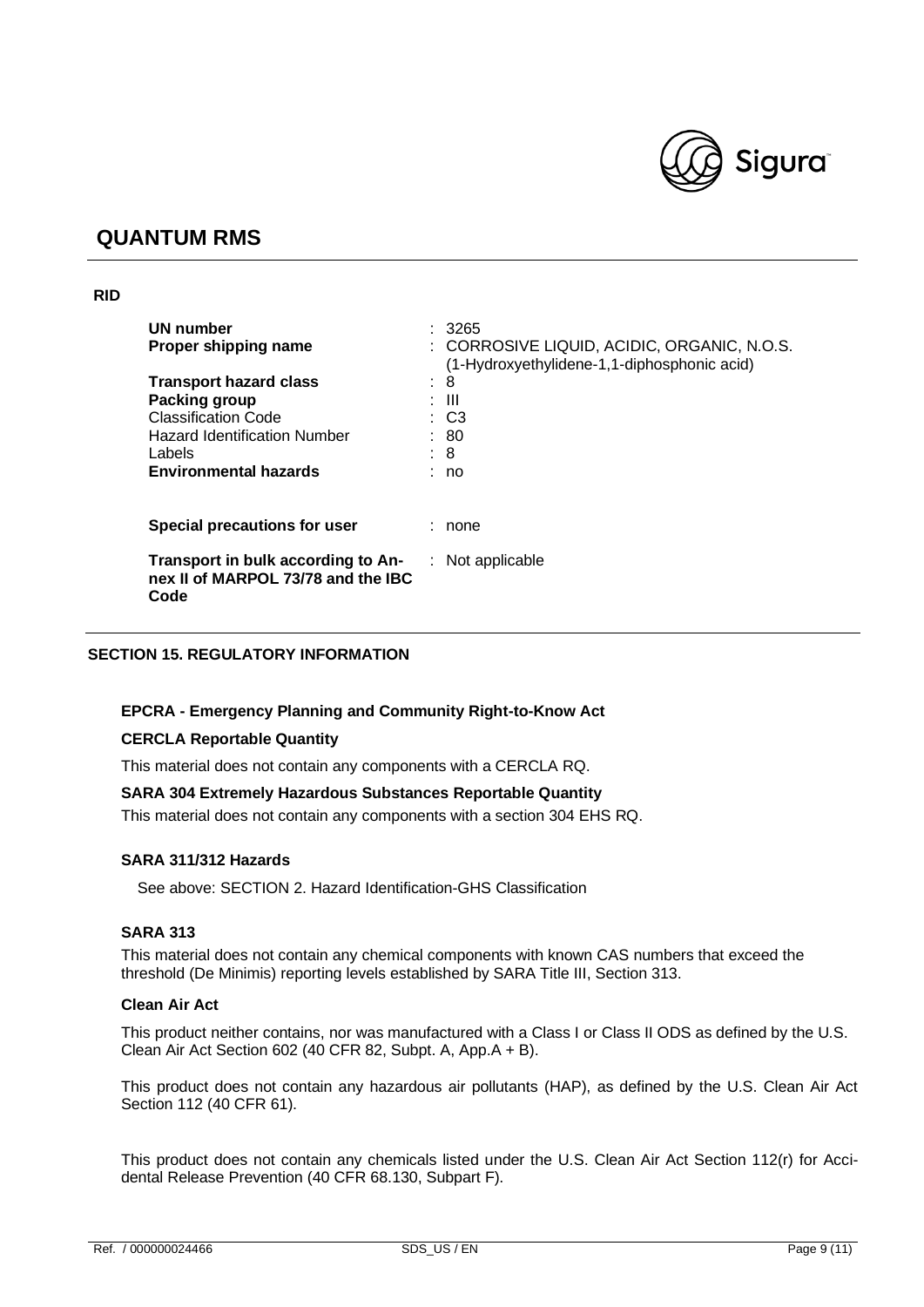

This product does not contain any chemicals listed under the U.S. Clean Air Act Section 111 SOCMI Intermediate or Final VOC's (40 CFR 60.489).

This product does not contain any VOC exemptions listed under the U.S. Clean Air Act Section 450.

#### **Clean Water Act**

This product does not contain any Hazardous Chemicals listed under the U.S. CleanWater Act, Section 311, Table 117.3.

This product does not contain any Hazardous Substances listed under the U.S. CleanWater Act, Section 311, Table 116.4A.

This product does not contain any toxic pollutants listed under the U.S. Clean Water Act Section 307

#### **US State Regulations**

#### **Massachusetts Right To Know**

No components are subject to the Massachusetts Right to Know Act.

#### **Pennsylvania Right To Know**

| $\sim$                    | S-No.                           |
|---------------------------|---------------------------------|
| Components                | Jn∙                             |
| mat.<br>acıd<br>Etidronic | $2809$ -<br>$\sim$<br>$-4$<br>∼ |

#### **New Jersey Right To Know**

| Components                                 | CAS-No.    |
|--------------------------------------------|------------|
| Etidronic acid                             | 2809-21-4  |
| 2-Phosphonobutane-1,2,4-tricarboxylic acid | 37971-36-1 |

#### **California Prop. 65**

This product does not contain any chemicals known to State of California to cause cancer, birth defects, or any other reproductive harm.

#### **Canadian lists**

**NPRI**

Canadian National Pollutant Release Inventory (NPRI): No component is listed on NPRI.

#### **The components of this product are reported in the following inventories:**

TSCA **:** The components of this product are listed on the TSCA Inventory of Existing Chemical Substances.

### **SECTION 16. OTHER INFORMATION**